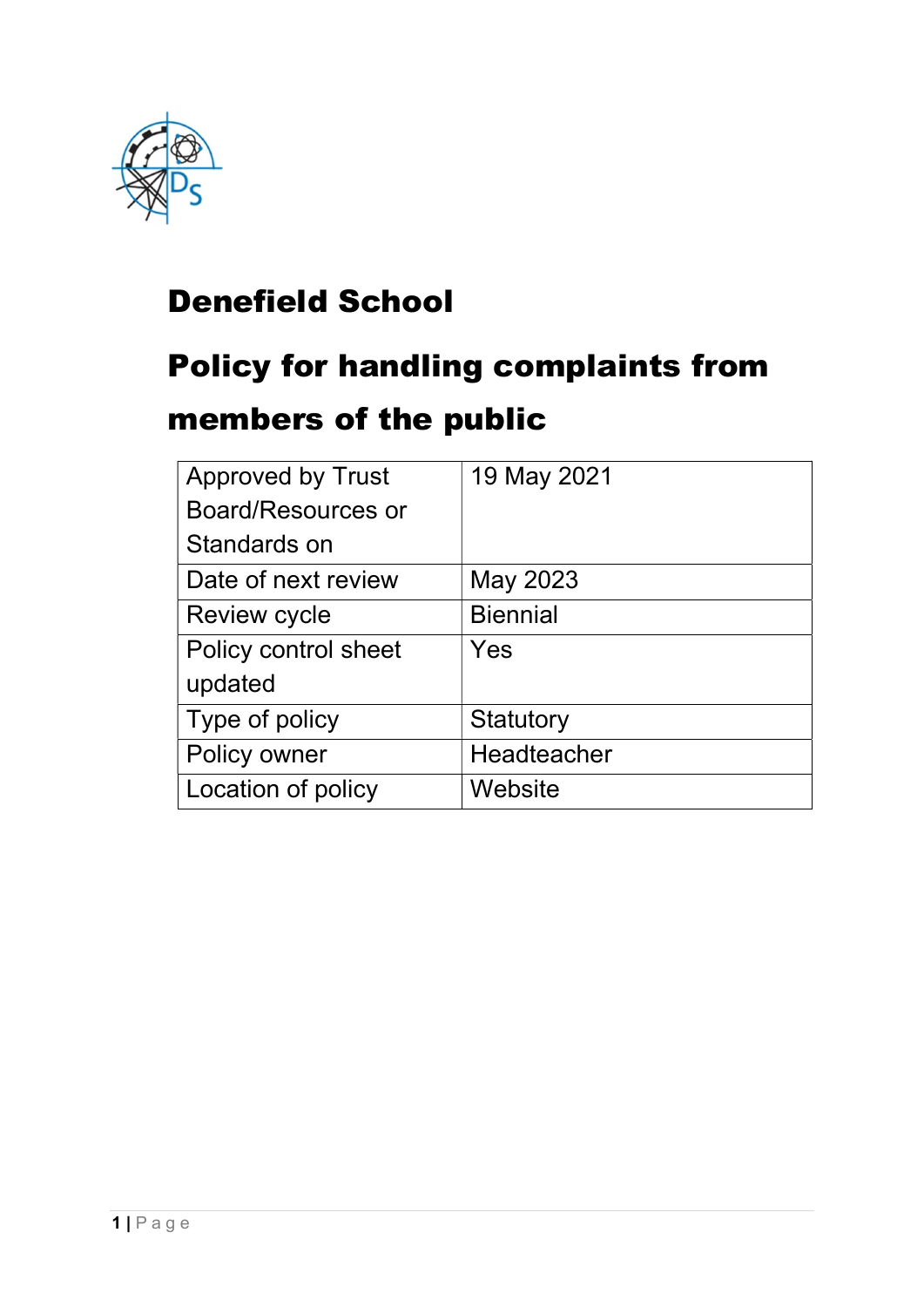

## Policy for handling complaints from members of the public

#### Purpose

Denefield School is committed to responding fairly and impartially to any concerns or complaints raised by members of the public regarding the School's facilities or provision of services.

A concern may be defined as an expression of worry over an issue for which reassurances are sought from the School. The School will treat such concerns seriously and endeavour to provide that reassurance. A concern does not constitute a complaint.

A complaint is an expression of dissatisfaction by a member of the public (complainant). It is likely to arise if a complainant believes that the School has done something wrong, has failed to do so something that it should have done or acted unfairly.

The procedures outlined in this policy do not apply to complaints from parents of students at the School for which there is a separate policy.

#### Expectations

The complainant must endeavour to:

- Inform the School of their complaint in full as early as possible;
- Co-operate with staff investigating their complaint;
- Seek a resolution to their complaint in collaboration with the School; and
- Treat all members of staff involved in the complaint with respect and not act unreasonably at any time.

Complaints should be lodged within 3 months of the incident except in exceptional circumstances.

The School will endeavour to:

- Deal with complaints promptly;
- Resolve a complaint by informal means if possible;
- Be impartial;
- Ensure that a thorough investigation is carried out; and
- Provide redress where appropriate.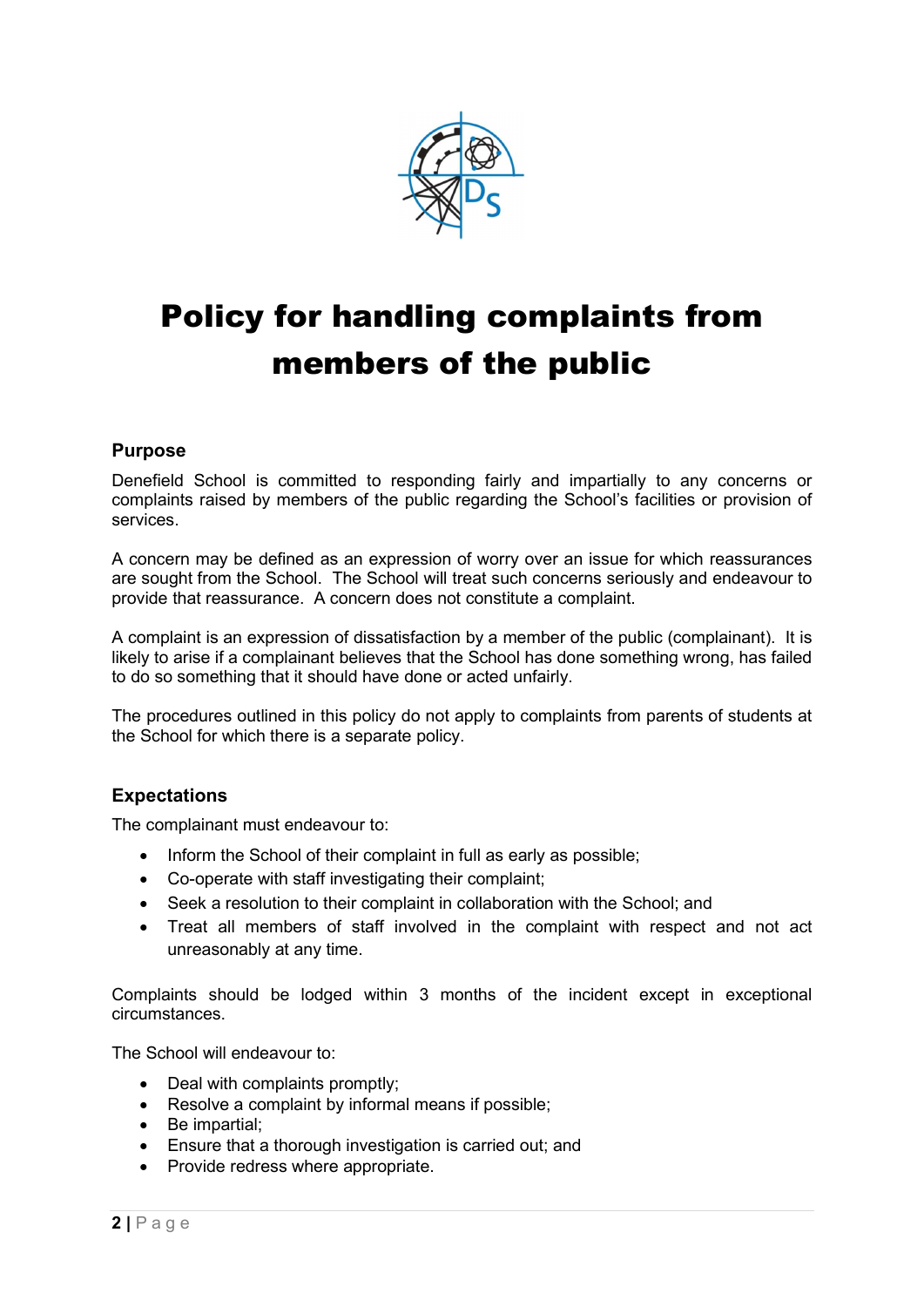#### Procedure

#### Stage 1 - Informal Resolution

1.1 The School will endeavour to resolve most complaints quickly and informally.

1.2 The complainant should contact the Deputy Headteacher who may designate an appropriate member of staff to investigate the complaint. The Deputy Headteacher may however decide, in their discretion, that the complaint is unlikely to be resolved informally so the complaint will be dealt with at the next stage as a formal complaint.

1.3 The investigator will gather information relevant to the complaint in order that they may clarify the matter. The complainant will usually be informed of the outcome of the complaint within 10 school days of receipt of their complaint during term time or as soon as practicable during holiday periods.

1.4 The Deputy Headteacher can dismiss the complaint in whole or in part or uphold the complaint in whole or in part.

1.5 If the complaint is against the Head teacher, the complaint should be made directly to the Clerk to Trustees. A trustee (not the Chair of Trustees) will be appointed to seek to investigate and resolve the complaint as above.

1.6 If the matter cannot be resolved to the complainants' satisfaction, then they will be advised that they can proceed with their complaint in accordance with Stage 2 of this procedure.

#### Stage 2 - Formal Resolution

2.1 If the complaint cannot be resolved informally, then the complainant should put their complaint in writing to the Headteacher within 5 school days of receiving the outcome of the informal complaint. A form is provided for this at (Appendix 1) which we ask you to fill in. The complainant may also be referred directly to this stage if the Deputy Headteacher has decided that the complaint is unlikely to be resolved informally. The Headteacher will then decide, after considering the complaint, the appropriate course of action to take.

2.2 In most cases, the Headteacher (or nominee) will meet or speak to the complainant, normally within five school days of receiving the complaint, to discuss the matter. If you wish, you can ask someone, such as a friend or relative, to accompany you to help you explain the reasons for your complaint. However, a legal representative will not be permitted. Every attempt will be made to reach a resolution at this stage.

2.3 It may be necessary for the Headteacher (or nominee) to carry out further investigations.

2.4 The Headteacher (or nominee) will keep written records of all meetings and interviews held in relation to the complaint.

2.5 Once the Headteacher (or nominee) is satisfied that, so far as is practicable, all of the relevant facts have been established, a decision will be made. The complainant will be informed of this decision in writing usually within 20 school days of the receipt of the formal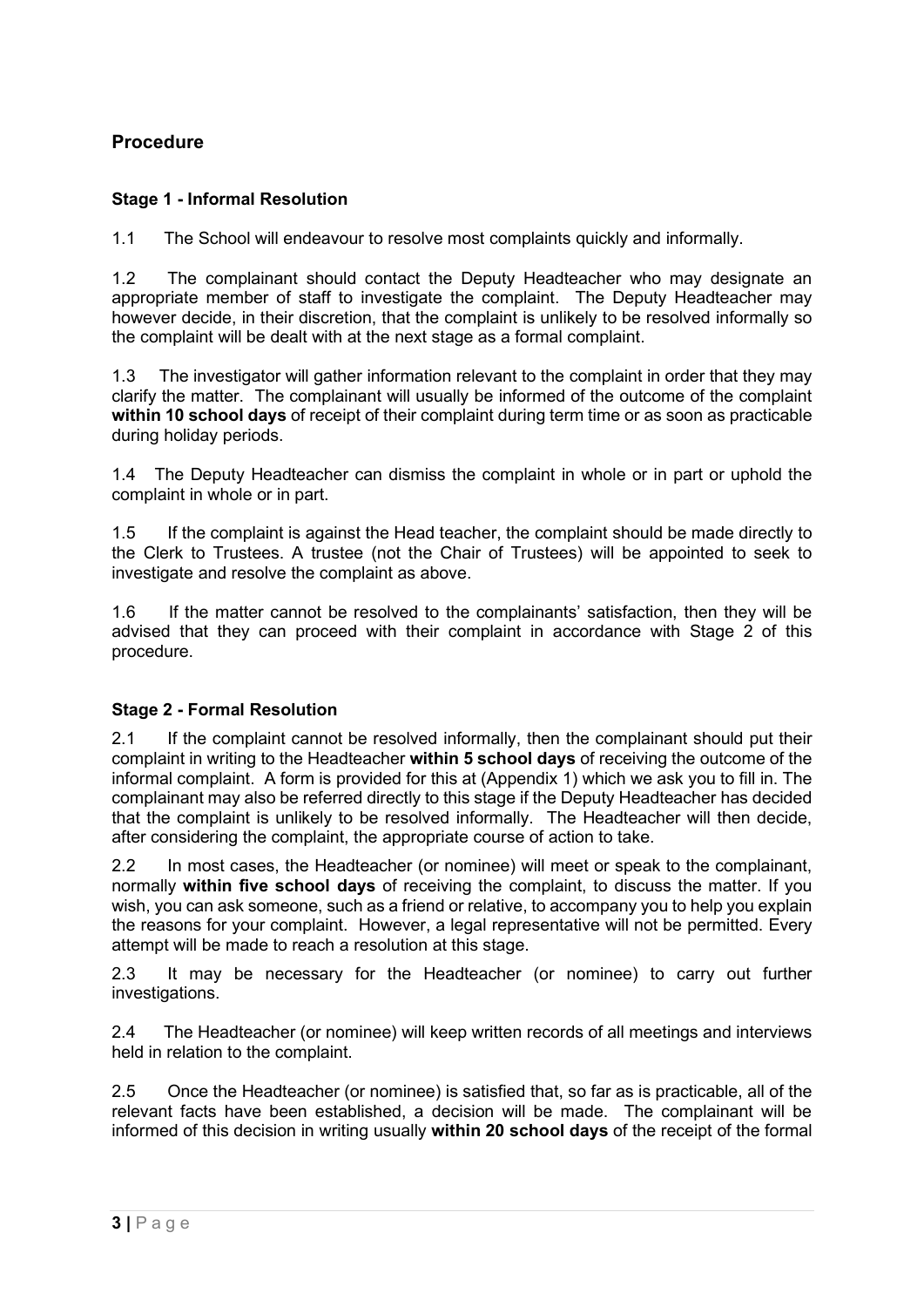complaint during term time and as soon as practicable during holiday periods. The Headteacher (or his nominee) will also give reasons for his decision.

2.6 The Headteacher (or nominee) can:

- Dismiss the complaint in whole or in part;
- Uphold the complaint in whole or in part;
- Recommend changes to the Board of Trustees to ensure that similar issues do not occur in future.

2.7 If the complaint is against the Head teacher, it should be sent to the Clerk to Trustees (at clerk@denefield.org.uk) marked "for the attention of the Chair of Trustees". If appropriate to the circumstances, for example if the complaint is against the majority of Trustees, an Independent Investigating Officer may be designated by either the Headteacher or Chair of **Trustees** 

 2.8 The Chair of Trustees or the Independent Investigating Officer will call for a report from the Headteacher and for all the relevant documents. The Chair of Trustees or the Independent Investigating Officer may also call for a report from members of staff and/or Trustees, and will in most cases, speak to or meet with the complainant to discuss the matter. Once satisfied that, so far as is practicable, all of the relevant facts have been established, the complainant will be informed of the decision in writing. The Chair of Trustees or the Independent Investigating Officer will give reasons for their decision and can recommend changes as above.

#### Recording Complaints

The School will keep a written record of all complaints and at what stage of this procedure they are resolved. The School will keep records of the following:

- Date when the complaint was raised;
- Name of complainant:
- Description of the complaint:
- Records of all the investigations;
- Witness statements (if appropriate);
- Name of staff handling the issue at each stage;
- Any action taken by the School as a result of the complaint; and
- Copies of all correspondence on the issue.

The School will ensure, wherever possible, that third party information remains confidential.

#### Further Action

Where you have been through all the internal stages of the School's complaints procedure and are still unhappy with the outcome, you can contact the Education Skills and Funding Agency (ESFA). You are entitled to do this if you feel that the School has not handled your complaint in accordance with the published complaints procedure or has acted unlawfully or unreasonably in the exercise of its duties under education law.

The ESFA will not normally reinvestigate the substance of complaints but will consider whether Denefield School has adhered to education legislation and any statutory policies connected with the complaint.

If the ESFA upholds a complaint then it will not overturn the decision taken by the School. It may do one or both of the following: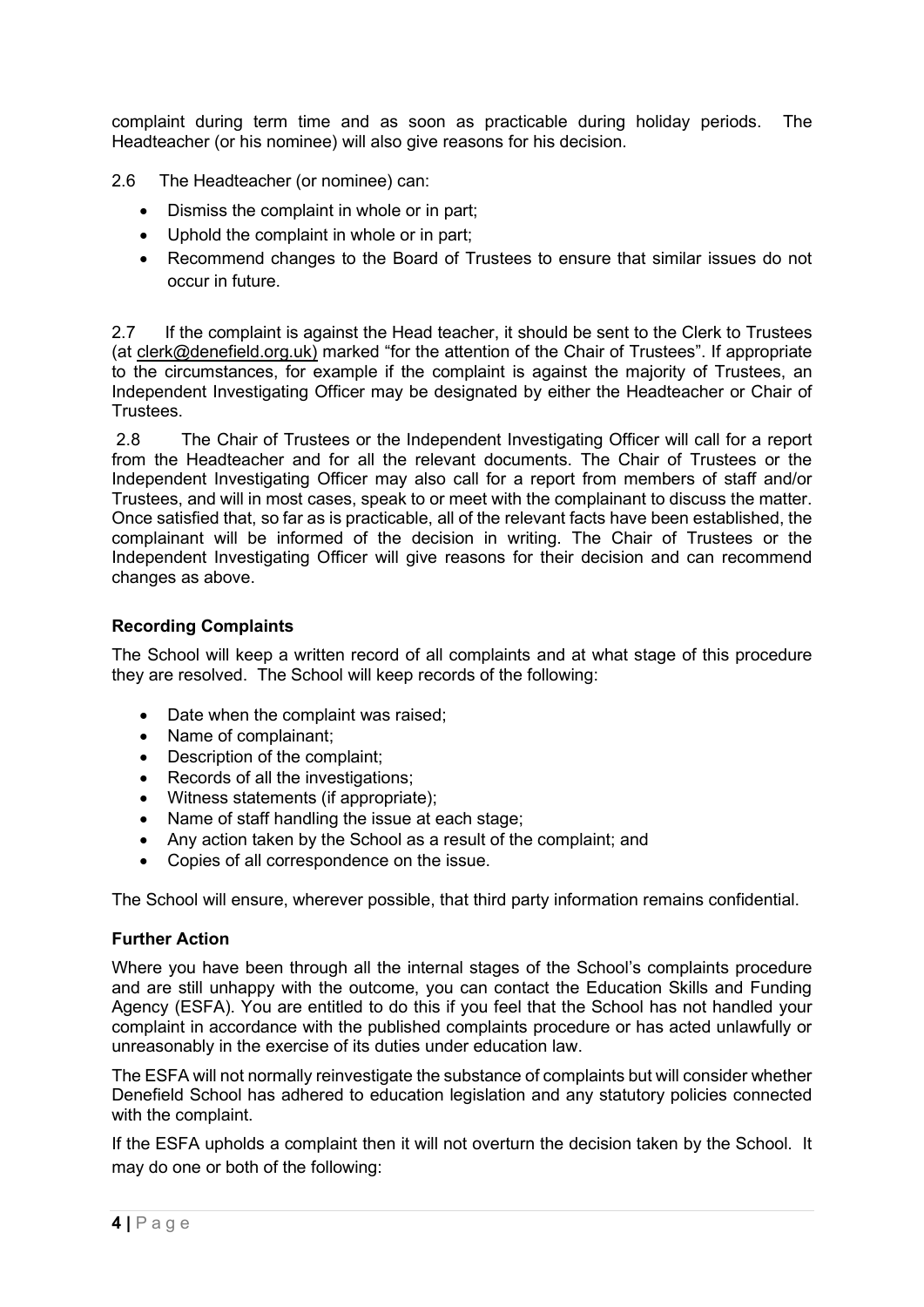- Ask us to reconsider the complaint from an appropriate stage; and/or
- Ask us to change our complaints procedure so that it complies with legal requirements.

Please use the following link to find further information on how to make a complaint to the ESFA: https://www.gov.uk/government/publications/complain-about-an-academy. Complaints need to be made via the online form. Please enclose with your submission to the ESFA a copy of the complaint outcome.

#### Complaint campaigns

If Denefield School becomes the focus of a campaign and receives large volumes of complaints all based on the same subject and from complainants unconnected with the School, we will publish a single response on our website.

#### Serial and unreasonable complaints

We will do all we can to help to resolve a complaint against the School but sometimes it is not possible to do so.

If you persist in making representations this can be extremely time-consuming and can detract from our responsibility to look after the interests of all the children in our care. In this case, the School leadership team and Trust Board are able to enact our Model Policy for Managing Serial and Unreasonable Complaints in order to manage the situation, particularly when these are having an adverse effect upon the ability of staff to conduct their day to day roles. We recommend that you read our Model Policy for Managing Serial and Unreasonable Complaints in conjunction with this policy. We may take action as set out in the policy, including limiting communications, where complaints are considered to be unreasonable.

#### Arrangements for monitoring and evaluation of the policy

This policy will be reviewed by the Trust Board on a regular basis. The Trust Board will monitor the nature and frequency of complaints. This policy will be evaluated in the light of complaints made and their resolution in order to contribute to School improvement